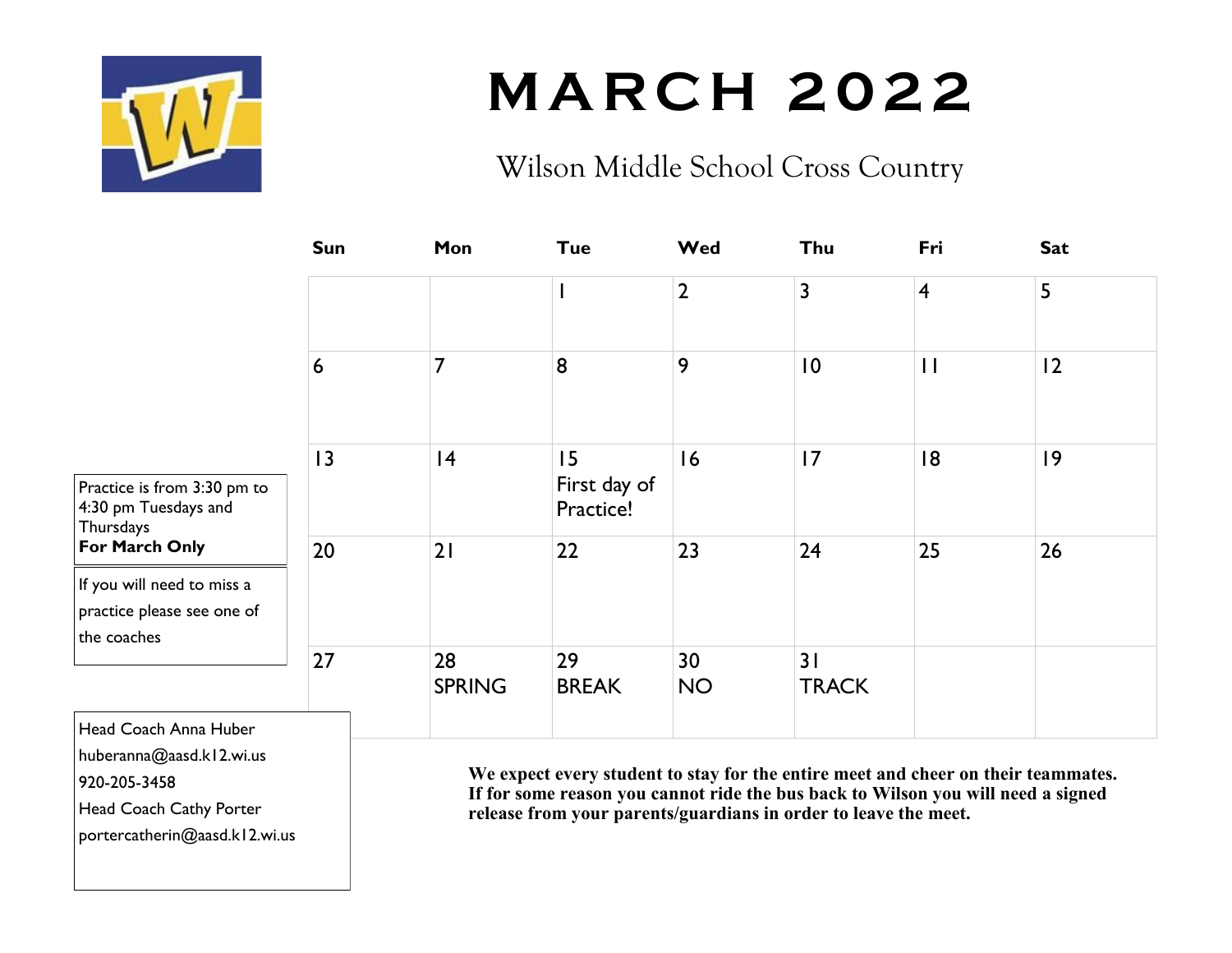

# **A p r i l 2 0 2 2**

#### Wilson Middle School Cross Country

|                                                                                                                                                                              | Sun | Mon            | <b>Tue</b>                                                                                                                                                                                                                                 | Wed             | Thu | Fri | <b>Sat</b>     |  |
|------------------------------------------------------------------------------------------------------------------------------------------------------------------------------|-----|----------------|--------------------------------------------------------------------------------------------------------------------------------------------------------------------------------------------------------------------------------------------|-----------------|-----|-----|----------------|--|
|                                                                                                                                                                              |     |                |                                                                                                                                                                                                                                            |                 |     |     | $\overline{2}$ |  |
|                                                                                                                                                                              | 3   | $\overline{4}$ | 5                                                                                                                                                                                                                                          | $6\phantom{1}6$ | 7   | 8   | 9              |  |
| Practice is every day from<br>$3:30$ pm to $5:00$ pm with the<br>exception of Fridays which<br>will be 3:30-4:30<br>If you will need to miss a<br>practice please see one of | 0   | $\mathbf{1}$   | 12<br>Meet @<br>West                                                                                                                                                                                                                       | 3               | 4   | 15  | 16             |  |
|                                                                                                                                                                              | 17  | 18             | 9<br>Meet $@$<br>Madison                                                                                                                                                                                                                   | 20              | 21  | 22  | 23             |  |
| the coaches                                                                                                                                                                  | 24  | 25             | 26<br>Bye week                                                                                                                                                                                                                             | 27              | 28  | 29  | 30             |  |
| Head Coach Anna Huber<br>huberanna@aasd.kl2.wi.us<br>920-205-3458                                                                                                            |     |                |                                                                                                                                                                                                                                            |                 |     |     |                |  |
| Head Coach Cathy Porter<br>portercatherin@aasd.kl2.wi.us                                                                                                                     |     |                | We expect every student to stay for the entire meet and cheer on their team-<br>mates. If for some reason you cannot ride the bus back to Wilson you will need a<br>signed release from your parents/guardians in order to leave the meet. |                 |     |     |                |  |